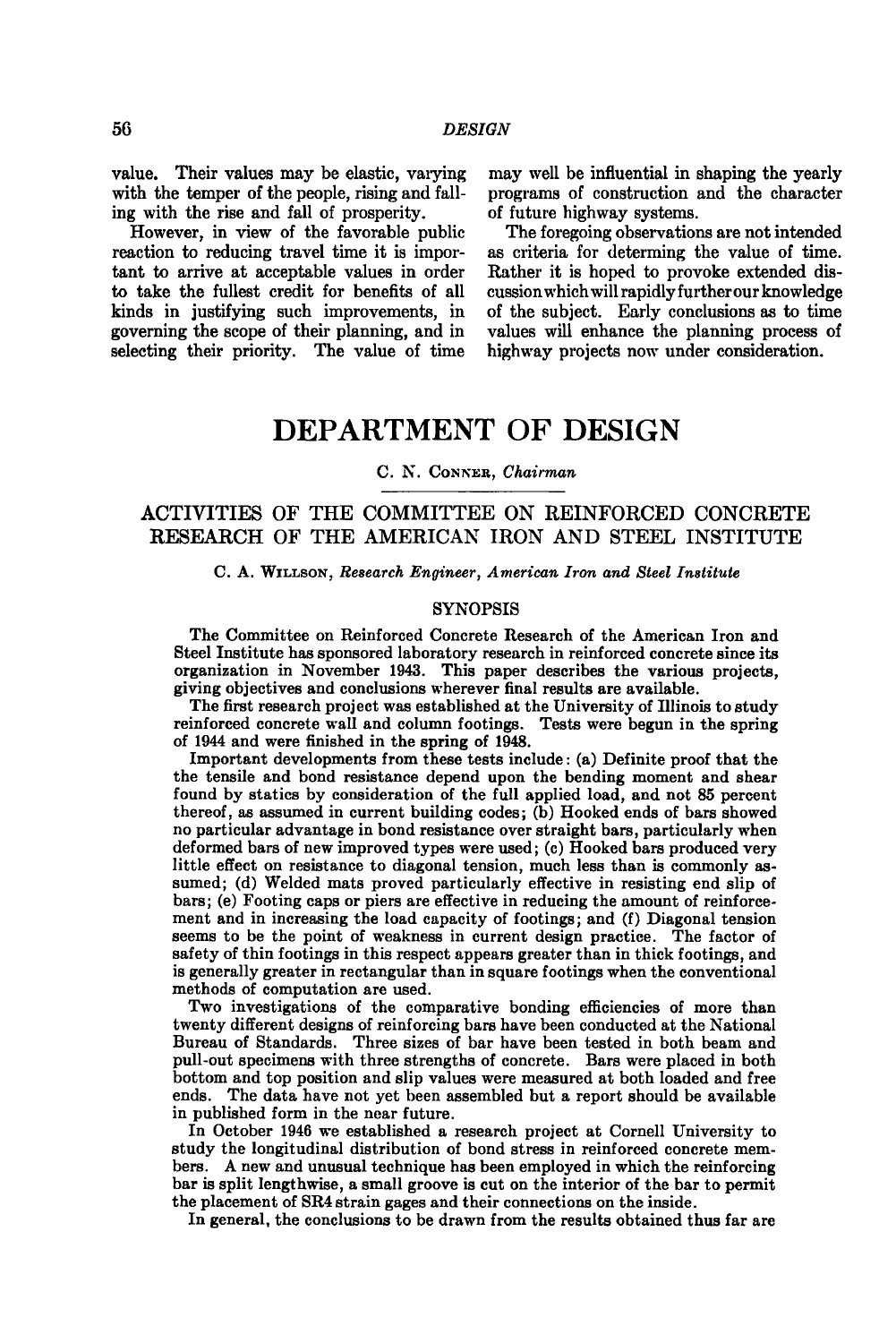**as follows: Cracks affect bond stress distribution and magnitude decisively. The bond stresses near cracks in beams are high. The usual assumption that the value of the bond stress is proportional to the shear is not borne out by these tests. Cracks in beams with deformed bars were reasonably well distributed while in beams with plain bars the cracks were localized over a relatively short length of bar.** 

**Plain bars without hooks both in pull-out tests and in beams failed in bond by**  excessive slips of the bars at loads between  $\frac{1}{3}$  and  $\frac{2}{3}$  the yield strength of the bars. **The use of hooks on plain bars seemed to make them almost as effective in ultimate capacity as deformed bars but these plain bars "hang from the hook" while the deformed hooked bars develop considerable bond along their straight length. Deformed bars of the type used in this series develop bond strength high enough to produce fractures of the bars in all specimens rather than bond failure.** 

**Three new projects started in 1948 are as follows: At the National Bureau of Standards, in a series of tests on shear or diagonal tension in beams, we are measuring the actual stresses in conventional vertical stirrups by means of SR4 strain gages.** 

**At Iowa State College two small research projects have been established dealing with the spacing of bars in joists and beams and the other relating to lapped splices.** 

**At the University of Wisconsin we are studying the long-time plastic flow of long span, shallow slabs and beams using tensile steel only in certain members and both tensile and compressive steel in others. As a result of this investigation we expect to learn how to reduce plastic flow by means of compressive steel.** 

**The members of the Committee on Reinforced Concrete Research of American Iron and Steel Institute have been selected from the 19 companies that produce concrete reinforcing bars,—both billet steel and rail steel. The Committee was organized in November, 1943 and my predecessor, the late Roy Zipprodt, was employed as Research Engineer to take charge of its activities. During 1944 and 1945 he held conferences with engineers in 15 of the major cities of the United States for the purpose of securing ideas as to the problems in reinforced concrete design and construction which needed study. A total of over 400 men attended these meetings and many suggestions were obtained. Necessarily certain problems were mentioned repeatedly and thus Mr. Zipprodt was able to determine those matters in which there was greatest interest.** 

**A review of this material led naturally to the establishment of worthwhile research projects conducted under men of recognized standing at several leading educational institutions and at the National Bureau of Standards.** 

**The first research project was established at the University of Illinois under the direction of Professor Frank E . Richart to study reinforced concrete wall and column footings. Tests were begun in the spring of 1944 and were finished in the spring of 1948. The investigation was divided into seven groups or** 

**series; one on wall footings and the rest on column footings. The wall footings were 5 ft. wide, 2 ft. long and carried a wall section 12 in. wide. Twelve rectangular footings were studied, half of them being 6 ft. by 9 ft. and half of them 5 ft. by 10 ft. All of the other footings were 7 ft. square with a column stub 14 in. square. The three major series of tests were designed so as to fail primarily by diagonal tension, bond or tension in the steel. Those three series constituted the major part of the investigation. A few tests were made with welded bar mats and a few tests were made on footings with a cap or pier 21 in. square situated between the column stub and the footing slab.** 

**For the most part, concrete having a 28 day compressive strength of 3,000 to 3,500 psi. was used. However, a few tests were made with concretes having strengths of 2,000 and 4,000 psi. Several kinds of reinforcing steel were used including plain rail, old and new deformed rail, and old and new deformed billet.** 

**Important developments from these tests include the following:** 

**1. Definite proof that the tensile and bond resistance depend upon the bending moment and shear found by statics by consideration of the full applied load, and not 85 percent thereof, as assumed in current building codes;** 

**2. Hooked ends of bars showed no particular**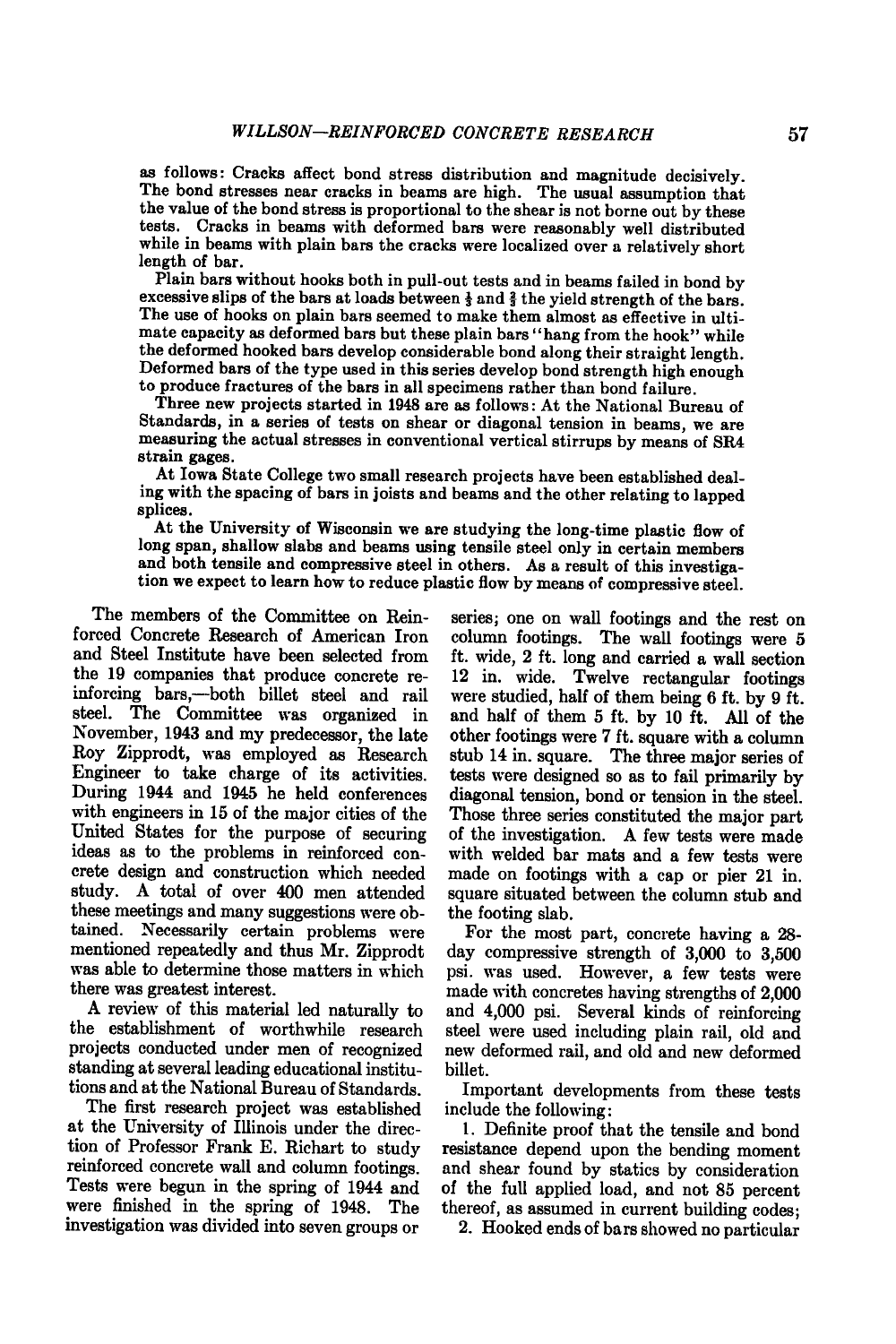**advantage in bond resistance over straight bars, particularly when deformed bars of new improved types were used;** 

**3. Hooked bars produced very little effect on resistance to diagonal tension, much less than is commonly assumed;** 

**4. Welded mats provided exceptionally good anchorage of the reinforcing steel. Such mats made with straight bars of the improved deformed tjrpe should give excellent resistance to bond failure;** 

**5. Footing caps or piers are effective in reducing the amount of reinforcement and in increasing the load capacity of footings; and** 

**6. Diagonal tension seems to be the point of weakness in current design practice. The factor of safety of thin footings in this respect appears greater than in thick footings, and is generally greater in rectangular than in square footings when the conventional methods of computation are used.** 

**Professor Richart has prepared an excellent report on this project which has just been published in the October and November issues of the** *Journal of* **the American Concrete Institute. The results of these tests should provide the Building Code Committee of the American Concrete Institute with ample justification for the elimination of the present requirement that all bars in footings must be hooked.** 

**The second research project was established at the National Bureau of Standards in Washington in August of 1944 under the direction of Mr. Arthur P. Clark to compare the bonding efficiency of 17 different designs of deformed concrete reinforcing bars. The tests were of the pull-out type in which the bars were placed horizontally in both top and bottom positions. Various lengths of embedment were used and the slip of the bar was measured at both loaded and free ends. It was established that certain bars were definitely superior in the sense that their average rating was significantly higher than the average of the others. Bars cast in the top position were much less effective than those cast in the bottom position. Mr. Clark's report on this program was published in the December 1946 issue of the** *Journal* **of the American Concrete Institute.** 

**The results of this study led to the establishment of a more comprehensive series of tests at the National Bureau of Standards under Mr. Clark's direction in January of** 

**1946. Obviously some of the bars which had not showed up too well in the earlier investigations were eliminated from further study. In this new program ten bars were included in the original schedule and a few more were added during this past year. A**  plain bar and a typical old-fashioned prewar **deformed bar were used as bases of comparison. However, our interest centered on other patterns which were either comparatively new designs or were older designs with improvements.** 

**All bars had a tensile strength of 85,000 psi. or better. A major part of the program**  was devoted to the study of  $\frac{7}{8}$ -in. bars em**bedded in puUout specimens using concrete having a 28-day strength of 3,500 psi. Supplementing this, some tests were made**  using  $\frac{1}{2}$ -in. and  $1\frac{1}{2}$ -in. bars and a few tests **were made with 2,000 and 6,000 psi. concretes. Bars were placed in both bottom and top positions in the specimen and slip values were measured at both loaded and free ends. A large number of beam tests were made and an excellent correlation with pull-out tests was established. Since the beam tests are much more costly and time-consuming to make, we hope that the Bond Stress Committee of the American Concrete Institute will feel justified in eliminating the necessity for their use from current test requirements. Practically all of our testing work on this program has been completed and a wealth of data has been collected. We hope to publish this information in the very near future.** 

**Obviously the results of this investigation**  have a bearing on the ASTM Tentative **Specifications for Minimum Requirements for the Deformations of Deformed Steel Bars for Reinforcement A305-47T which was issued last year. It seems likely that these specifications will be revised as a result of knowledge gained from these tests. This**  information will be utilized also by the Bond **Stress and Building Code Committees of the American Concrete Institute in arriving at the amount of increase in allowable bond stress which can be allowed for the new patterns of deformed reinforcing bars.** 

**In October 1946 we established a research project at Cornell University under the direction of Professors George Winter and Robert Mains to study the longitudinal distribution of bond stress in reinforced concrete members. A new and unusual technique has been**